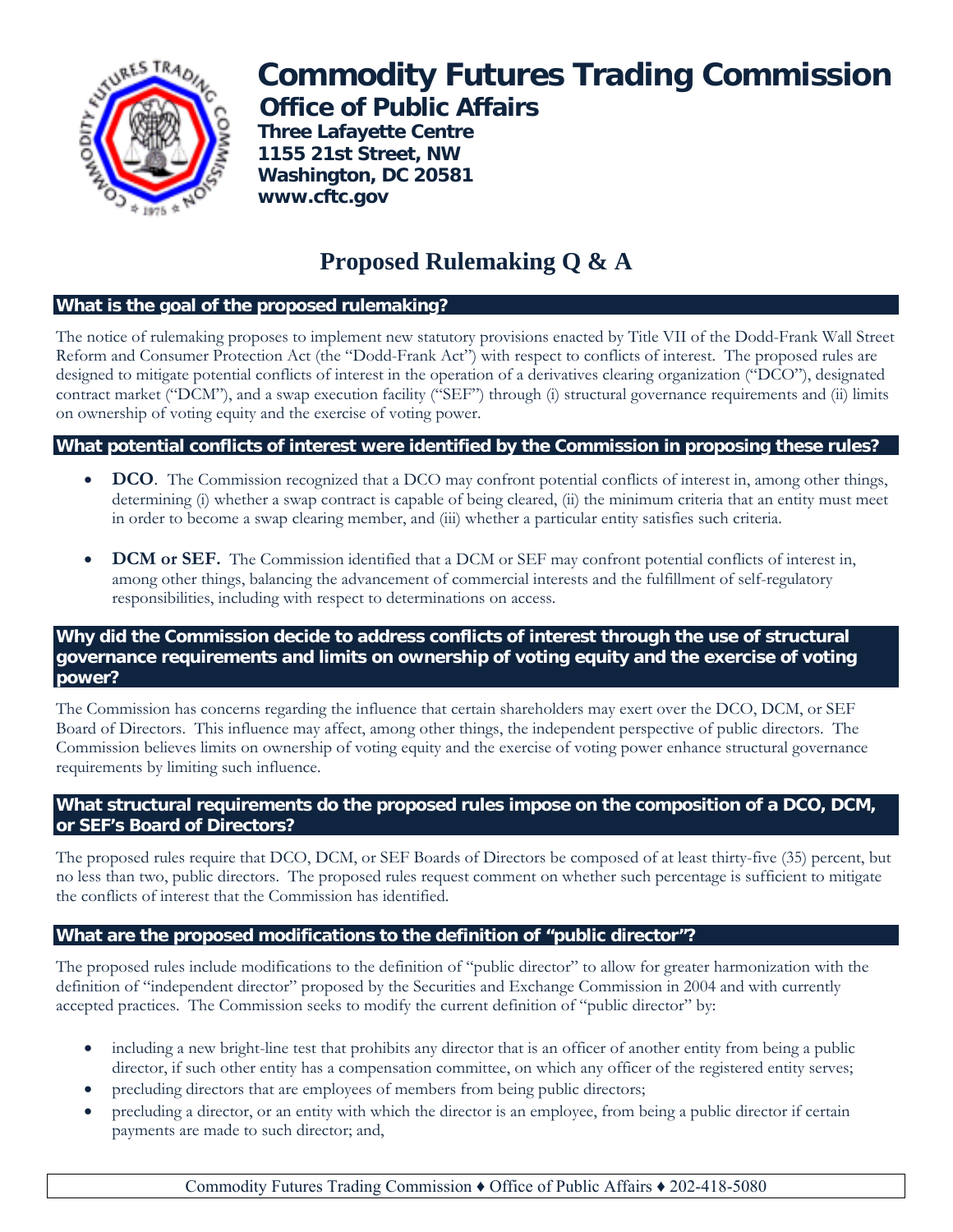• expanding the definition of "immediate family" to include certain family members, whether by blood, marriage or adoption, and any person residing in the home of the director or his immediate family.

#### **If the DCO, DCM or SEF is a subsidiary of a company, would the proposed board composition rules have an effect on the parent company?**

Yes. The Commission proposes to prohibit a DCO, DCM, or SEF from permitting itself to be operated<sup>1</sup> by another entity, unless such entity agrees to comport with such requirements in the same manner as the DCO, DCM, or SEF.

#### **Do the proposed board composition rules apply to DCO, DCM, or SEF board committees?**

The proposed rules would apply to any committee of the Board of Directors that may exercise delegated authority with respect to the management of a DCO, DCM, or SEF.

#### What substantive requirements do the proposed rules impose on a DCO, DCM, or SEF Board of **Directors?**

The proposed rules impose the following substantive requirements on a DCO, DCM, or SEF Board of Directors:

- The roles and responsibilities of such Board of Directors must be clearly articulated, especially with respect to the manner in which such Board of Directors ensures that the DCO, DCM, or SEF complies with all statutory, regulatory, and self-regulatory responsibilities.
- Such Board of Directors shall review its performance and that of its individual members annually.
- A DCO, DCM, or SEF must have procedures to remove a member from the Board of Directors, where the conduct of such member is likely to be prejudicial to sound and prudent management.
- Each member of such Board of Directors must have sufficient expertise, where applicable, in financial services, risk management, and clearing services.
- A DCO, DCM or SEF would be prohibited from linking the compensation of public directors and other nonexecutive members of the Board of Directors to its business performance.

#### **What board committees are required by the proposed rules for each DCO, DCM, and SEF?**

The proposed rules require that each DCO have a Nominating Committee, one or more Disciplinary Panels, and a Risk Management Committee. For DCMs and SEFs, the proposed rules require the formation of a Nominating Committee, one or more Disciplinary Panels, a Regulatory Oversight Committee, and a Membership or Participation Committee.

#### **What is the proposed role of the DCO, DCM, or SEF Nominating Committee? What is the proposed composition of the Nominating Committee?**

The role of the Nominating Committee would be to: (i) identify individuals qualified to serve on the Board of Directors; and (ii) administer a process for the nomination of such individuals. The Commission proposes that (i) public directors comprise at least fifty-one (51) percent of the Nominating Committee, and (ii) a public director chair the Nominating Committee.

#### **What is the proposed role of a DCO, DCM, or SEF Disciplinary Panel? What is the proposed composition of such Disciplinary Panel?**

The role of each Disciplinary Panel would be to conduct hearings, render decisions, and impose sanctions with respect to disciplinary matters. The proposed rules require that each DCO, DCM or SEF Disciplinary Panel include at least one public participant, and that the chair of each Disciplinary Panel be a public participant.

#### **What is a "Public Participant"?**

 $\overline{a}$ 

 $1$  The proposed rule defines "operate" as "the direct exercise of control (including through the exercise of veto power) over the day-to-day business operations of" a DCO, DCM, or SEF "by the sole or majority shareholder of such registered entity, either through the ownership of voting equity, by contract, or otherwise. The term 'operate' shall not prohibit an entity, acting as the sole or majority shareholder of such registered entity, from exercising its rights as a shareholder under any contract, agreement, or other legal obligation."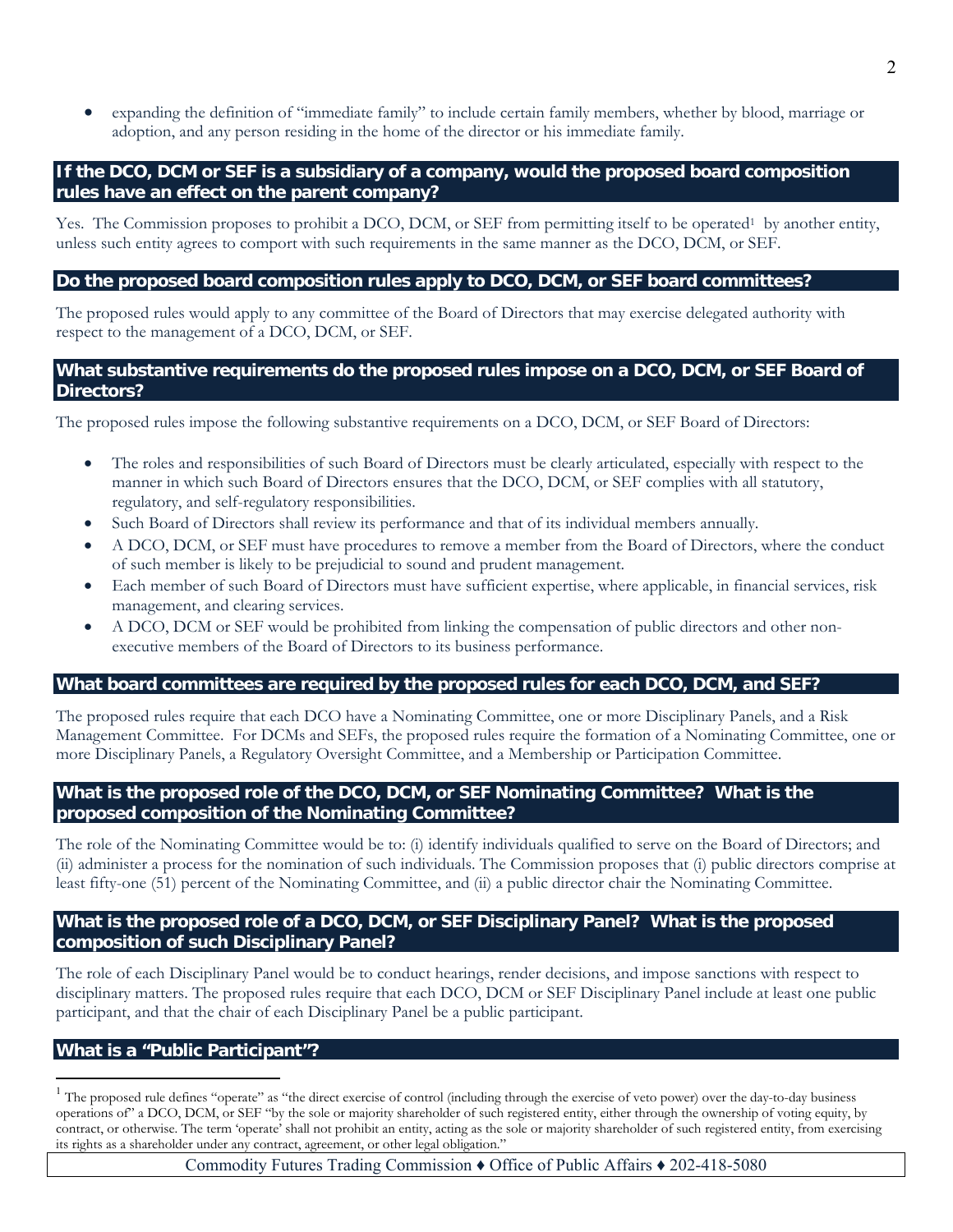A "Public Participant" is an entity that meets the bright-line materiality tests in the definition of "Public Director."

# **What are the proposed responsibilities of a DCM or SEF Membership or Participation Committee? What is the proposed composition of such committee?**

The proposed responsibilities of a DCM or SEF Membership or Participation Committee are to (i) determine the standards and requirements for initial and continuing membership or participation eligibility; (ii) review appeals of staff denials of membership or participation applications; and (iii) approve rules that would result in different categories or classes of members or participants receiving disparate access. The proposed rules require that the Membership or Participation Committee be composed of thirty-five (35) percent public directors.

# **The proposed rules require each DCO to establish a Risk Management Committee. What is the proposed composition of this Committee?**

The Commission proposes to require that the DCO Risk Management Committee be composed of (i) thirty-five (35) percent public directors with sufficient expertise in, among other things, clearing services, and (ii) ten (10) percent customers of clearing members. If the Risk Management Committee delegates certain responsibilities to a Risk Management Subcommittee, then it would not have to meet the composition requirements.

#### **What is the DCO Risk Management Subcommittee? What are its proposed responsibilities?**

The DCO Risk Management Subcommittee is a committee formed by the DCO Risk Management Committee to perform the following delegated responsibilities: (i) determining the standards and requirements for initial and continuing clearing membership eligibility; (ii) approving or denying (or reviewing approvals or denials of) clearing membership applications; and (iii) determining products eligible for clearing. The Subcommittee's decisions are subject to review by the DCO Risk Management Committee. The decisions of the DCO Risk Management Committee are subject to review by the DCO Board of Directors.

# **Regulatory Oversight Committees are unique to DCMs and SEFs. What is the proposed role of the Regulatory Oversight Committee? What is the proposed composition of such Committee?**

The Regulatory Oversight Committee represents the interests of vigorous, impartial and effective self-regulation. It also represents the interests and needs of regulatory officers and staff; the resource needs of regulatory functions; and the independence of regulatory decisions. The proposed rules require that the Regulatory Oversight Committee be composed of only public directors (100 percent).

# **What limits do the proposed rules place on the ownership of DCO, DCM, or SEF voting equity or the exercise of voting power?**

The proposed rules do not place any restrictions on ownership of non-voting equity in a DCO, DCM, or SEF. However,

**DCM** or **SEF**: The proposed rules do limit DCM or SEF members from (i) beneficially owning more than twenty (20) percent of any class of voting equity in the registered entity or (ii) directly or indirectly voting (e.g., through proxy or shareholder agreement) an interest exceeding twenty (20) percent of the voting power of any class of equity interest in the registered entity.

**DCO**: Absent a Commission granted waiver, the proposed rules require a DCO to choose one of two alternative limits on the ownership of voting equity or the exercise of voting power:

**First Alternative:** The Commission is proposing that certain individual and aggregate limits be met. Specifically, no individual DCO member (and its related persons) may (i) beneficially own more than twenty (20) percent of any class of voting equity in the DCO or (ii) directly or indirectly vote (e.g., through proxy or shareholder agreement) an interest exceeding twenty (20) percent of the voting power of any class of equity interest in the DCO. In addition, the